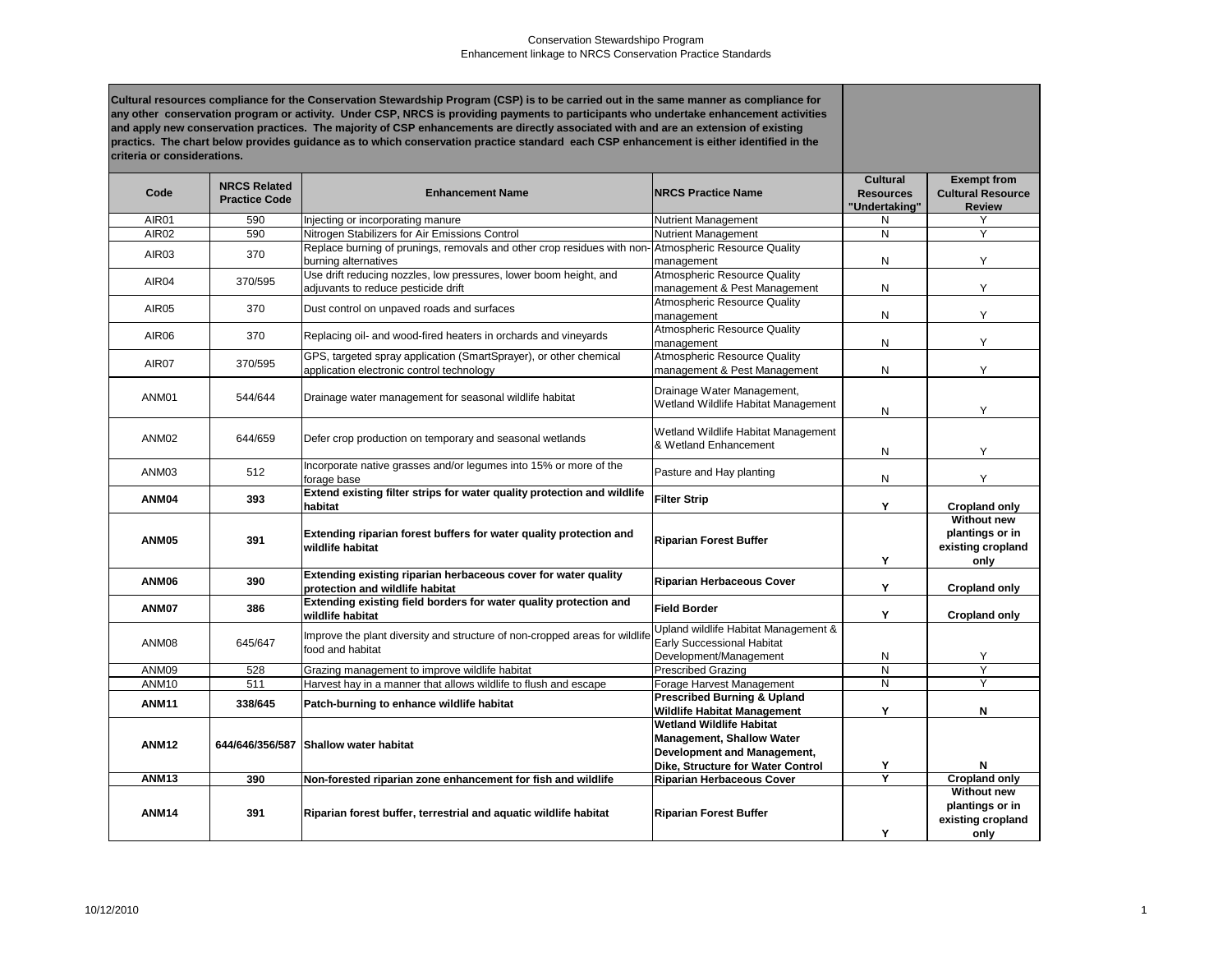## Conservation Stewardshipo Program Enhancement linkage to NRCS Conservation Practice Standards

| Code              | <b>NRCS Related</b><br><b>Practice Code</b> | <b>Enhancement Name</b>                                                                   | <b>INRCS Practice Name</b>                                                                                                                                                                         | <b>Cultural</b><br><b>Resources</b><br>"Undertaking" | <b>Exempt from</b><br><b>Cultural Resource</b><br><b>Review</b> |
|-------------------|---------------------------------------------|-------------------------------------------------------------------------------------------|----------------------------------------------------------------------------------------------------------------------------------------------------------------------------------------------------|------------------------------------------------------|-----------------------------------------------------------------|
| <b>ANM15</b>      | 666/645                                     | Forest stand improvement for habitat and soil quality                                     | <b>Forest Stand Improvement &amp; Upland</b><br><b>Wildlife Habitat Management</b>                                                                                                                 | Υ                                                    | N                                                               |
| ANM16             | 329/345/344                                 | Harvesting crops using a stripper header                                                  | Residue Management                                                                                                                                                                                 | $\overline{\mathsf{N}}$                              | $\overline{Y}$                                                  |
| ANM <sub>17</sub> | 528                                         | Monitoring nutritional status of livestock using the NUTBAL PRO System Prescribed Grazing |                                                                                                                                                                                                    | N                                                    | Υ                                                               |
| ANM18             | 614                                         | Retrofit watering facility for wildlife escape                                            | <b>Watering Facility</b>                                                                                                                                                                           | N                                                    | Y                                                               |
| <b>ANM19</b>      |                                             | 386/422/612/645   Wildlife corridors                                                      | <b>Field Border, Hedgerow Planting,</b><br>Tree and Shrub Establishment,<br><b>Upland Wildlife Habitat Management</b>                                                                              | Y                                                    | <b>Cropland only</b>                                            |
| <b>ANM20</b>      | 381/645                                     | Silvopasture for wildlife habitat                                                         | Silvo-Pasture Establishment &<br>Upland Wildlife Habitat Management                                                                                                                                | Y                                                    | <b>Cropland only</b>                                            |
| <b>ANM21</b>      | 550/528                                     | Prairie restoration for grazing and wildlife habitat                                      | <b>Range Planting &amp; Prescribed</b><br>Grazing                                                                                                                                                  | Y                                                    | <b>Cropland only</b>                                            |
| <b>ANM22</b>      | 643                                         | Restoration and management of rare or declining habitats                                  | Restoration and Management of Rare<br>and Declining Habitats                                                                                                                                       | N                                                    | Y                                                               |
| <b>ANM23</b>      | 550/512                                     | Multi-species Native Perennials for Biomass/Wildlife Habitat                              | Range Planting, Pasture & Hayland<br><b>Establiment, Prescribed Grazing</b>                                                                                                                        | Y                                                    | <b>Broadcast seed only</b>                                      |
| CCR99             | 328                                         | Resource-Conserving Crop Rotation                                                         | <b>Conservation Crop Rotation</b>                                                                                                                                                                  | N                                                    |                                                                 |
| ENR01             | 328/329                                     | Fuel use reduction for field operations                                                   | Conservation Crop Rotation, Residue<br>and Tillage management/No Till/Strip<br><b>Till/Direct Seed</b>                                                                                             | N                                                    | Υ                                                               |
| <b>ENR02</b>      | 382                                         | Solar powered electric fence charging systems                                             | Fence                                                                                                                                                                                              | $\mathsf{N}$                                         | $\overline{Y}$                                                  |
| ENR03             | 533                                         | Pumping plant powered by renewable energy                                                 | <b>Pumping Plant</b>                                                                                                                                                                               | N                                                    | Y                                                               |
| ENR04             |                                             | Recycle 100% of farm lubricants                                                           | N/A                                                                                                                                                                                                | $\mathsf{N}$                                         | Y                                                               |
| ENR05             |                                             | Locally grown and marketed farm products                                                  | N/A                                                                                                                                                                                                | N                                                    | Y                                                               |
| <b>PLT01</b>      | 327/386/332/422/<br>645/647                 | <b>Establish pollinator habitat</b>                                                       | <b>Conservation Cover, Field Border,</b><br><b>Contour Buffer Strips, Hedge Row</b><br>Planting/Upland Wildlife Habitat<br><b>Management/Early Successional</b><br><b>Habitat Development/Mgmt</b> | Y                                                    | Without new<br>plantings or in<br>existing cropland<br>only     |
| PLT02             | 528                                         | Monitor key grazing areas to improve grazing management                                   | <b>Prescribed Grazing</b>                                                                                                                                                                          | N                                                    | Y                                                               |
| <b>PLT03</b>      | 666/384/338                                 | Forest stand improvement, pre-treating vegetation and fuels                               | <b>Forest Stand Improvement, Forest</b><br><b>Slash Treatment, Prescribed</b><br><b>Burning</b>                                                                                                    | Υ                                                    | N                                                               |
| PLT04             | 338                                         | Forest stand improvement, prescribed burning                                              | <b>Prescribed Burning</b>                                                                                                                                                                          | $\overline{Y}$                                       | N                                                               |
| <b>PLT05</b>      | 379/409/666                                 | Multi-story cropping, sustainable management of nontimber forest<br>plants                | Multi-Story Cropping, Prescribed<br><b>Forestry, Forest Stand Improvement</b>                                                                                                                      | Y                                                    | <b>Cropland only</b>                                            |
| PLT06             | 650                                         | Renovation of a windbreak, shelter belt or hedgerow for wildlife habitat                  | Windbreak/Shelterbelt Renovation                                                                                                                                                                   | N                                                    | Y                                                               |
| PLT07             | 666                                         | Hardwood crop tree release                                                                | <b>Forest Stand Improvement</b>                                                                                                                                                                    | $\overline{\mathsf{Y}}$                              | N                                                               |
| PLT08             | 327/386/332/422                             | Habitat development for beneficial insects for pest management                            | Conservation Cover, Field Border,<br>Contour Buffer Strips, Hedge Row<br>Planting                                                                                                                  | N                                                    | Υ                                                               |
| <b>PLT10</b>      | 528                                         | Intensive management of rotational grazing                                                | <b>Prescribed Grazing</b>                                                                                                                                                                          | N                                                    | Y                                                               |
| SOE01             | 329/340                                     | Continuous no till with high residue                                                      | Residue Management & Cover Crop                                                                                                                                                                    | ${\sf N}$                                            | Y                                                               |
| SOE02             | 327                                         | <b>Protection of cultural resource</b>                                                    | <b>Conservation Cover</b>                                                                                                                                                                          | Y                                                    | N                                                               |
| SOE03             | 329/340                                     | Continuous no till organic system                                                         | Residue Management & Cover Crop                                                                                                                                                                    | N                                                    | Y                                                               |